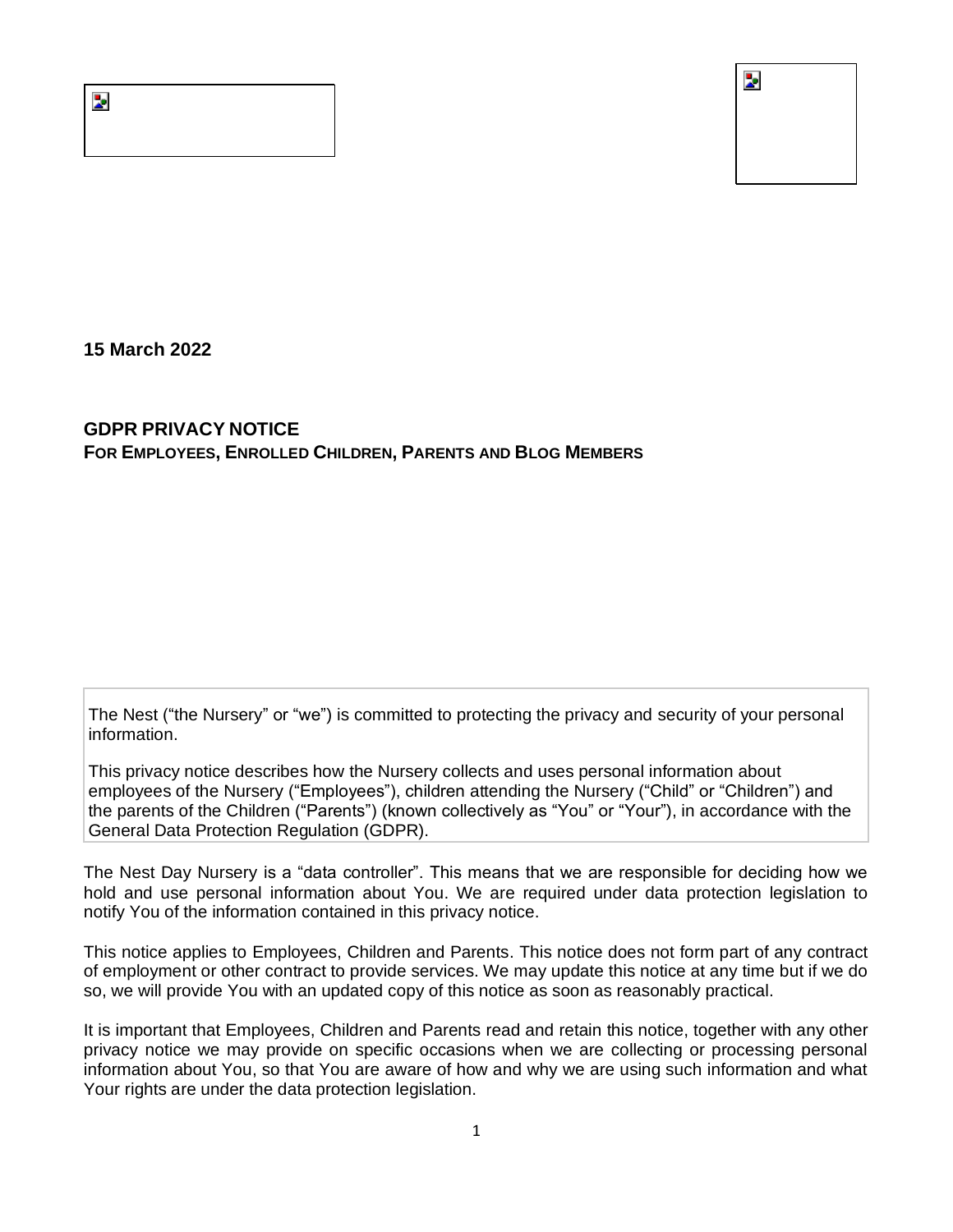# **DATA PROTECTION PRINCIPLES**

We will comply with data protection law. This says that the personal information we hold about You must be:

1. Used lawfully, fairly and in a transparent way.

2. Collected only for valid purposes that we have clearly explained to You and not used in any way that is incompatible with those purposes.

- 3. Relevant to the purposes we have told You about and limited only to those purposes.
- 4. Accurate and kept up to date.
- 5. Kept only as long as necessary for the purposes we have told You about.
- 6. Kept securely.

# <span id="page-1-0"></span>**THE KIND OF INFORMATION WE HOLD ABOUT YOU**

Personal data, or personal information, means any information about an individual from which that person can be identified. It does not include data where the identity has been removed (anonymous data).

There are "special categories" of more sensitive personal data which require a higher level of protection, such as information about a person's health or sexual orientation.

### **Employees:**

We will collect, store, and use the following categories of personal information about Employees:

- Personal contact details such as name, title, addresses, telephone numbers, and personal email addresses.
- Date of birth.
- Gender.
- Marital status and dependants.
- Next of kin and emergency contact information.
- National Insurance number.
- Bank account details, payroll records and tax status information.
- Salary, annual leave, pension and benefits information.
- Start date and, if different, the date of an Employee's continuous employment.
- Location of employment or workplace.
- Copy of driving licence (where applicable).
- Recruitment information (including copies of right to work documentation, references and other information included in a CV or cover letter or as part of the application process).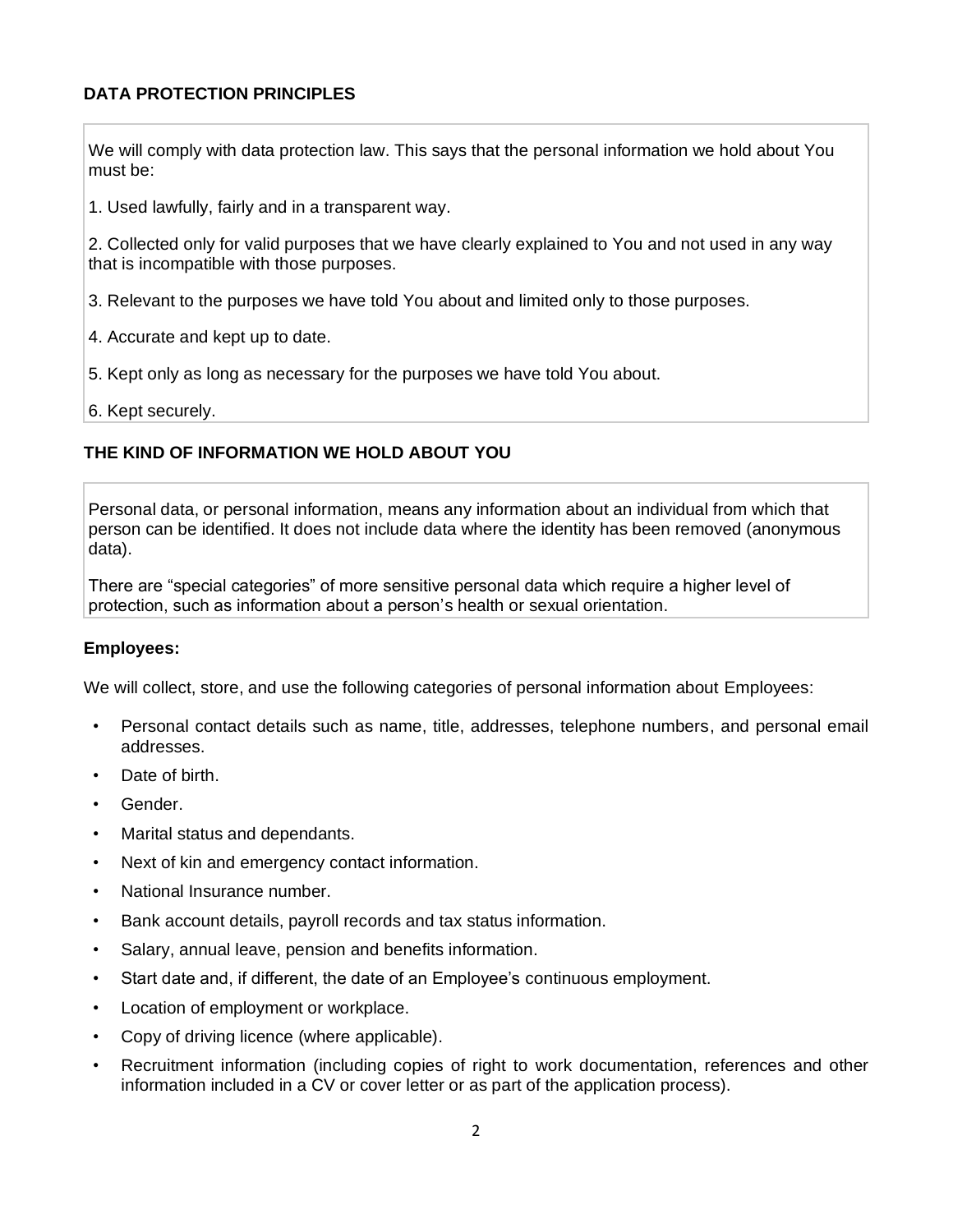- Employment records (including job titles, work history, working hours, holidays, training records and professional memberships).
- Personnel files and training records including performance information, disciplinary and grievance information, and working time records.
- Information about your use of our information and communications systems.
- Records of any reportable death, injury, disease or dangerous occurrence.

We may also collect, store and use the following "special categories" of more sensitive personal information:

- Information about an Employee's race or ethnicity.
- Information about an Employee's health, including any medical condition, accident, health and sickness records, including:
	- where an Employee leaves employment and under any share plan operated by a group company the reason for leaving is determined to be ill-health, injury or disability, the records relating to that decision;
	- details of any absences (other than holidays) from work including time on statutory parental leave and sick leave; and
	- where an Employee leaves employment and the reason for leaving is related to their health, information about that condition needed for pensions and permanent health insurance purposes.

## **Children:**

We will collect, store, and use the following categories of personal information about Children:

- Name
- Date of birth
- Home address
- Dietary requirements
- Attendance information
- Photographs and video clips of the Child to signpost Children to where their belongings are stored at the Nursery that they attend, and also for general display purposes
- Emergency contact should Parents be unavailable and the emergency contact's contact details
- Record book for each Child containing the work of the Child whilst at the Nursery, observations about the Child's development whilst at the Nursery from Employees of the Nursery, specific examples of the Child's progress, photographs demonstrating the Child's development whilst at the Nursery, and personal details of the Child (e.g. their date of birth) ("Progress Report")
- Records relating to individual Children e.g. care plans, common assessment frameworks, speech and language referral forms
- Accidents and pre-existing injuries forms
- Records of any reportable death, injury, disease or dangerous occurrence
- Observation, planning and assessment records of Children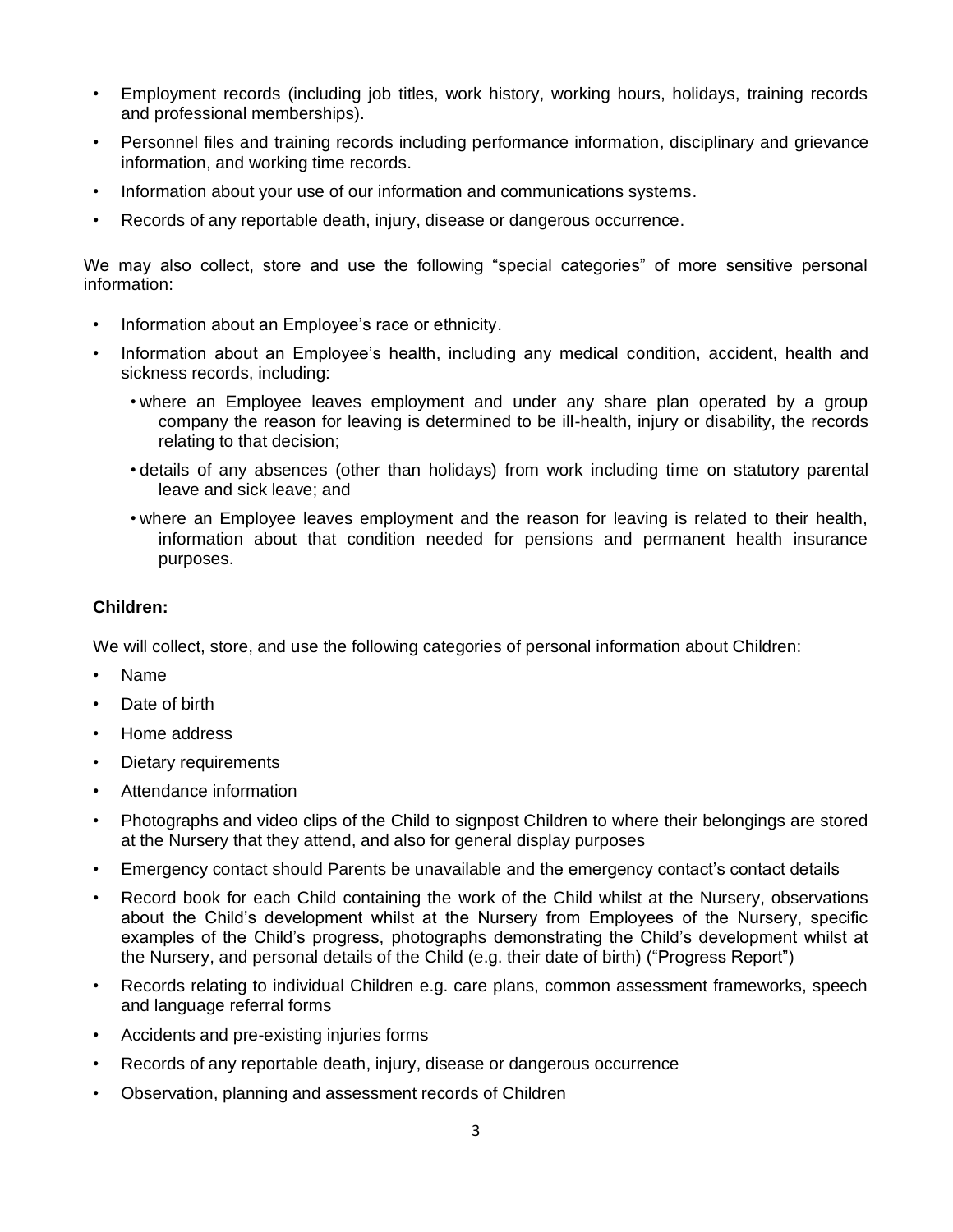We may also collect, store and use the following "special categories" of more sensitive personal information:

- Information about a Child's race or ethnicity, spoken language and nationality.
- Information about a Child's health, including any medical condition, health and sickness records.
- Information about a Child's accident or incident reports including reports of pre-existing injuries.
- Information about a Child's incident forms / child protection referral forms / child protection case details / reports.

## **Parents:**

We will collect, store, and use the following categories of personal information about Parents:

- Name
- Home address
- Telephone numbers, and personal email addresses.
- National Insurance number.
- Bank account details.

We may also collect, store and use the following "special categories" of more sensitive personal information:

• Information about a Parent's race or ethnicity, spoken language and nationality.

• Conversations with Parents where Employees of the Nursery deem it relevant to child protection, the prevention of radicalisation or other aspects of the governments Prevent strategy.

### **Blog Members:**

We will collect, store, and use the following categories of personal information about Members:

- Name
- Personal email address
- Preferences and comments made

# **HOW IS YOUR PERSONAL INFORMATION COLLECTED?**

### **Employees:**

We collect personal information about Employees through the application and recruitment process, either directly from candidates or sometimes from an employment agency or background check provider. We may sometimes collect additional information from third parties including former employers, credit reference agencies or other background check agencies.

We will collect additional personal information in the course of job-related activities throughout the period of when an Employee works for us.

### **Children and Parents:**

We collect personal information about Children and Parents from when the initial enquiry is made by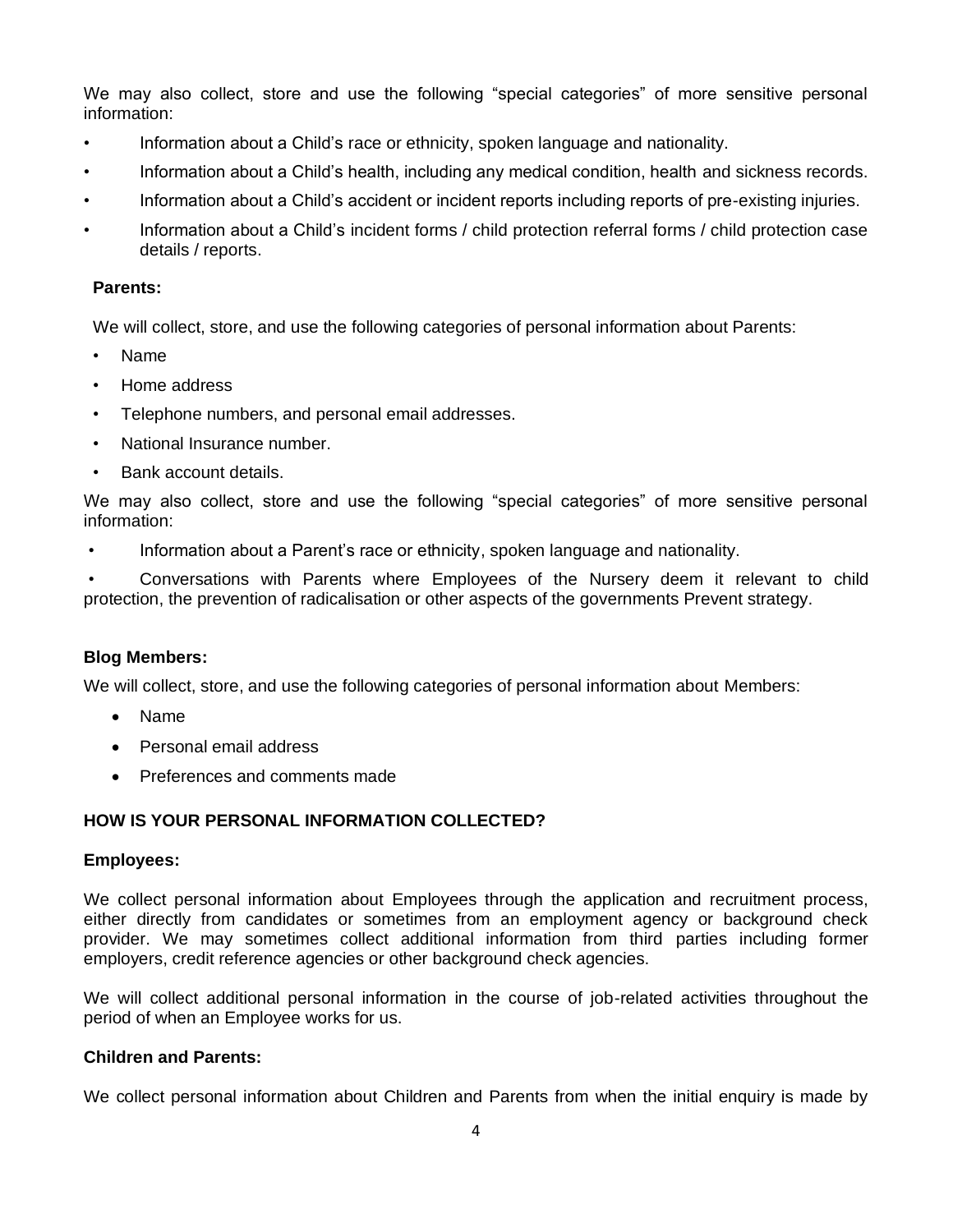the Parents, through the enrolment process and until the Children stop using the Nursery's services.

# **Blog Members:**

We collect personal information about Blog Members during the sign-up process on the Nest website and if comments or opinions are given on blog posts.

# **HOW WE WILL USE INFORMATION ABOUT YOU**

We will only use Your personal information when the law allows us to. Most commonly, we will use Your personal information in the following circumstances:

- 1. Where we need to perform the contract we have entered into with You.
- 2. Where we need to comply with a legal obligation.

3. Where it is necessary for our legitimate interests (or those of a third party) and Your interests and fundamental rights do not override those interests.

We may also use Your personal information in the following situations, which are likely to be rare:

- 1. Where we need to protect Your interests (or someone else's interests).
- 2. Where it is needed in the public interest or for official purposes.

## **Situations in which we will use Employee personal information**

We need all the categories of information in the list above (see Employee section within the [Paragraph](#page-1-0) entitled 'The Kind of Information We Hold About You') primarily to allow us to perform our contracts with Employees and to enable us to comply with legal obligations. The situations in which we will process Employee personal information are listed below.

- Making a decision about an Employee's recruitment or appointment.
- Checking an Employee is legally entitled to work in the UK. Paying an Employee and, if an Employee is an Employee or deemed Employee for tax purposes, deducting tax and National Insurance contributions (NICs).
- Providing any Employee benefits to Employees.
- Enrolling you in a pension arrangement in accordance with our statutory automatic enrolment duties.
- Liaising with the trustees or managers of a pension arrangement operated by a group company, your pension provider and any other provider of employee benefits.
- Administering the contract we have entered into with an Employee.
- Conducting performance and/or salary reviews, managing performance and determining performance requirements.
- Assessing qualifications for a particular job or task, including decisions about promotions.
- Gathering evidence for possible grievance or disciplinary hearings.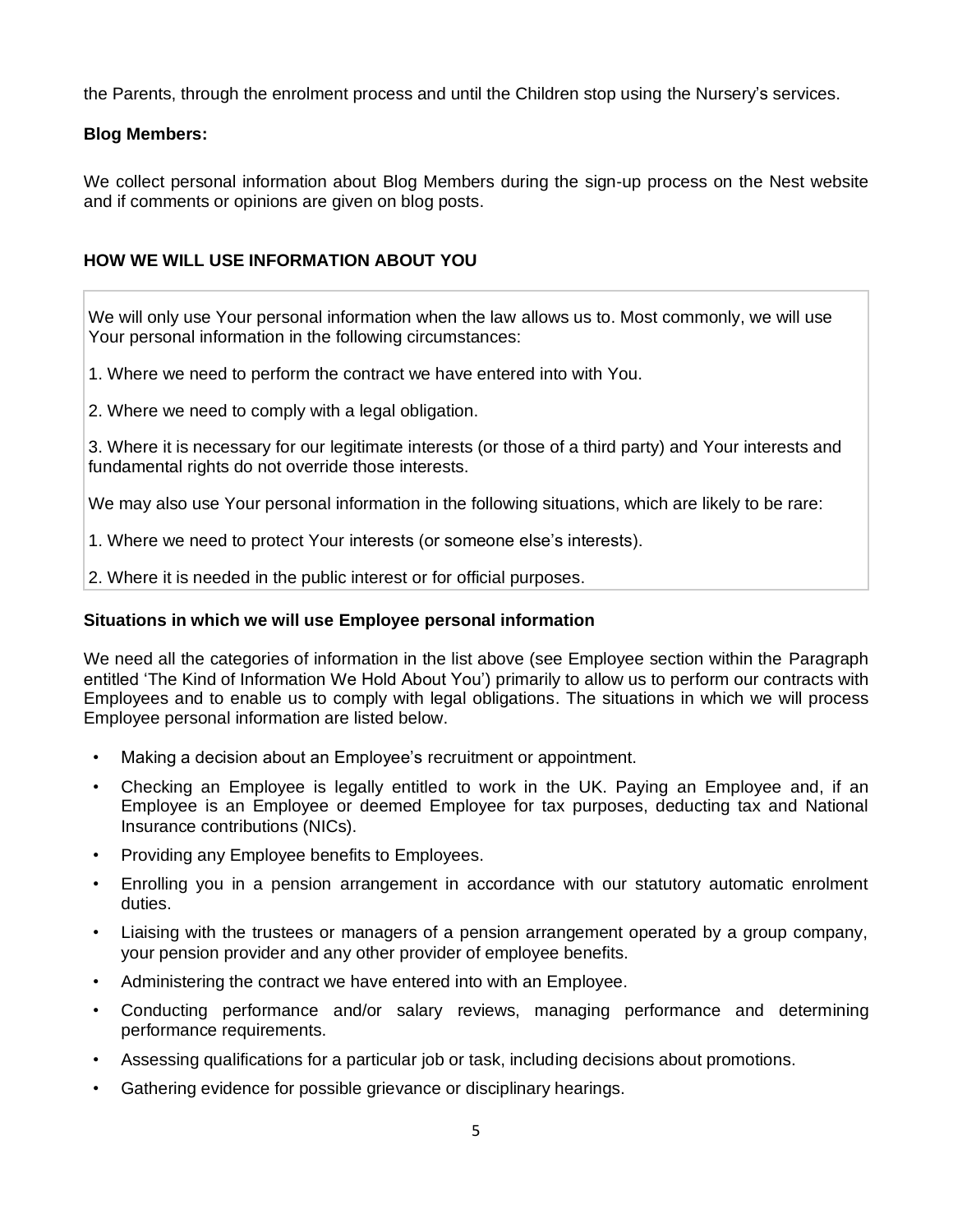- Making decisions about an Employee's continued employment, engagement.
- Making arrangements for the termination of our working relationship.
- Education, training and development requirements.
- Dealing with legal disputes involving Employees, including accidents at work.
- Ascertaining an Employee's fitness to work.
- Managing sickness absence.
- Complying with health and safety obligations.
- To prevent fraud.
- To monitor your use of our information and communication systems to ensure compliance with our IT policies.
- To ensure network and information security, including preventing unauthorised access to our computer and electronic communications systems and preventing malicious software distribution.
- Equal opportunities monitoring.

Some of the above grounds for processing will overlap and there may be several grounds which justify our use of an Employee's personal information.

# **Situations in which the Nursery will use personal information of Children**

We need all the categories of information in the list above (see Children section within the Paragraph entitled 'The Kind of Information We Hold About You') primarily to allow us to perform our obligations (including our legal obligations to Children. The situations in which we will process personal information of Children are listed below.

- Upon consent from the Parents, Personal Data of Children will be shared with schools for progression into the next stage of their education.
- Personal information of Children will be shared with local authorities without the consent of Parents where there is a situation where child protection is necessary.
- The personal information of Children will be shared with local authorities without the consent of Parents for funding purposes.
- Ofsted will be allowed access to the Nursery's systems to review child protection records.
	- To ensure we meet the needs of the Children
	- To enable the appropriate funding to be received
	- Report on a Child's progress whilst with the Nursery
	- To check safeguarding records
	- To check complaint records
	- To check attendance patterns are recorded
	- When a Child's Progress Report is given to its Parent in order for that Parent to pass the same Progress Report to a school for application or enrolment purposes

# **Situations in which the Nursery will use personal information of Parents**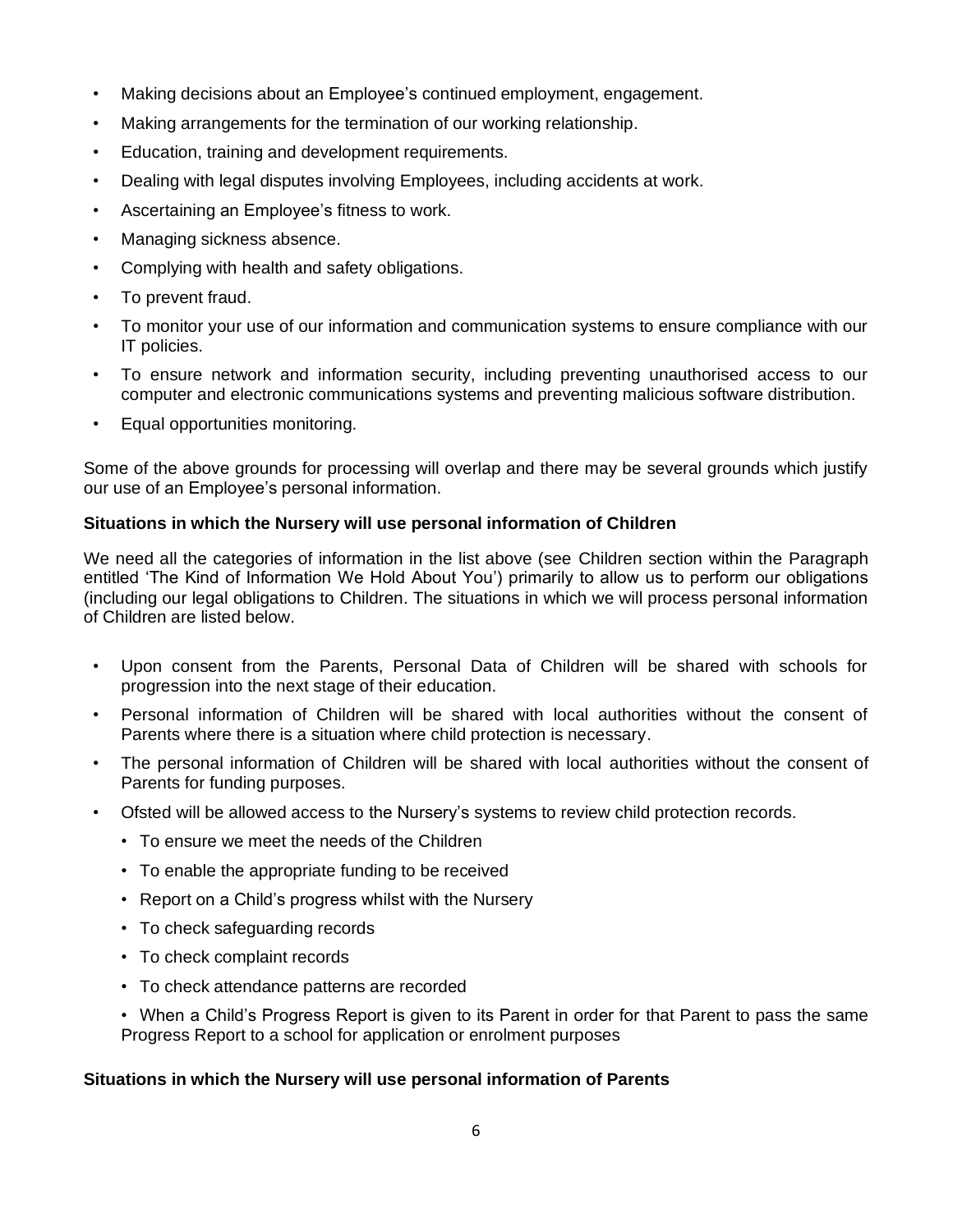We need all the categories of information in the list above (see Parents section within the Paragraph entitled 'The Kind of Information we Hold About You') primarily to allow us to perform our contracts with Parents and to enable us to comply with legal obligations. The situations in which we will process personal information of Parents are listed below.

- The personal information of Parents will be shared with local authorities without the consent of Parents for funding purposes.
- To report on a Child's attendance
- To be able to contact a Parent or a Child's emergency contact about their Child
- To ensure nursery fees are paid

# **Situations in which we will use Blog Members personal information**

• To monitor your use of our blog to ensure compliance with our blog use policy.

# **If Employees and Parents fail to provide personal information**

If Employees and Parents fail to provide certain information when requested, we may not be able to perform the respective contracts we have entered into with Employees and Parents, or we may be prevented from complying with our respective legal obligations to Employees, Children and Parents.

# **Change of purpose**

We will only use Your personal information for the purposes for which we collected it, unless we reasonably consider that we need to use it for another reason and that reason is compatible with the original purpose. If we need to use Your personal information for an unrelated purpose, we will notify the Employee, Child or Parent, as is appropriate in the circumstances, and we will explain the legal basis which allows us to do so.

Please note that we may process an Employee's, a Child's or a Parent's personal information without their respective knowledge or consent, as relevant to the circumstances, in compliance with the above rules, where this is required or permitted by law.

# **HOW WE USE PARTICULARLY SENSITIVE PERSONAL INFORMATION**

"Special categories" of particularly sensitive personal information require higher levels of protection. We need to have further justification for collecting, storing and using this type of personal information. We have in place an appropriate policy document and safeguards which we are required by law to maintain when processing such data. We may process special categories of personal information in the following circumstances:

1. In limited circumstances, with Employee or Parent explicit written consent.

2. Where we need to carry out our legal obligations or exercise rights in connection with Employee employment.

3. Where it is needed in the public interest, such as for equal opportunities monitoring or in relation to our occupational pension scheme.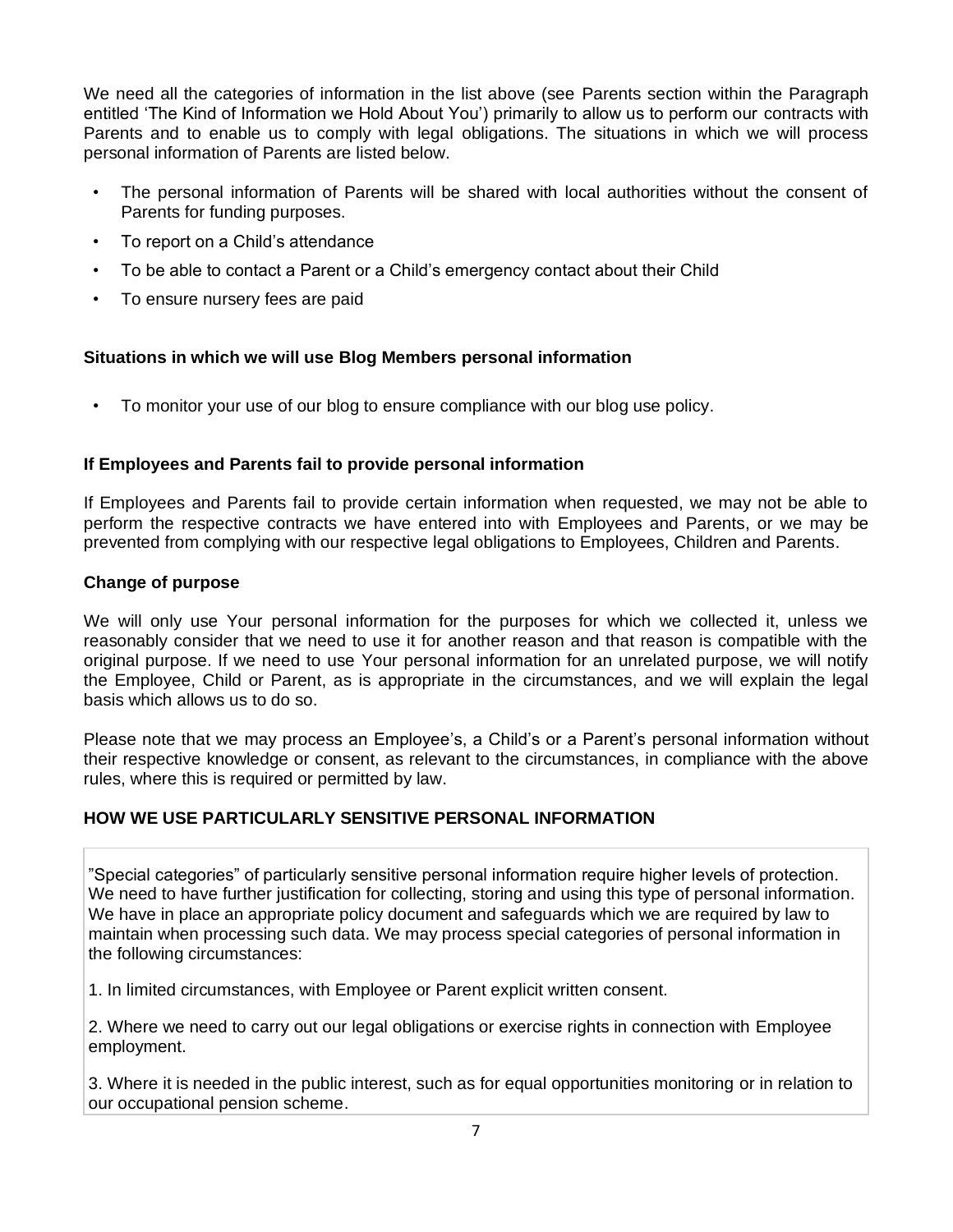Less commonly, we may process this type of information where it is needed in relation to legal claims or where it is needed to protect an Employee, a Child or a Parents' interests (or someone else's interests) and the Employee, Child or Parent as is appropriate is not capable of giving consent, or where the Employee or Parent has already made the information public.

## **The Nursery's obligations as an employer**

We will use particularly sensitive personal information of Employees in the following ways:

- We will use information relating to leaves of absence, which may include sickness absence or family related leaves, to comply with employment and other laws.
- We will use information about the physical or mental health of an Employee, or their disability status, to ensure Employee health and safety in the workplace and to assess the fitness of Employees to work, to provide appropriate workplace adjustments, to monitor and manage sickness absence and to administer benefits including statutory maternity pay, statutory sick pay, pensions and permanent health insurance.
- We will use information about an Employee's race or national or ethnic origin, religious, philosophical or moral beliefs, or an Employee's sexual life or sexual orientation, to ensure meaningful equal opportunity monitoring and reporting.

## **Do we need Employee consent?**

We do not need the consent of Employees if we use special categories of personal information in accordance with our written policy to carry out our legal obligations or exercise specific rights in the field of employment law. In limited circumstances, we may approach Employees for their written consent to allow us to process certain particularly sensitive data. If we do so, we will provide Employees with full details of the information that we would like and the reason we need it, so that Employees can carefully consider whether they wish to consent. Employees should be aware that it is not a condition of their contract with the nursery that they agree to any request for consent from us.

# **INFORMATION ABOUT CRIMINAL CONVICTIONS**

We may only use information relating to criminal convictions where the law allows us to do so. This will usually be where such processing is necessary to carry out our obligations and provided we do so in line with our data protection policy.

Less commonly, we may use information relating to criminal convictions where it is necessary in relation to legal claims, where it is necessary to protect the interests of You (or someone else's interests) and You are not capable of giving your consent, or where an Employee or a Parent, as is relevant to the circumstances, has already made the information public.

We envisage that we will hold information about criminal convictions.

We will only collect information about criminal convictions if it is appropriate given the nature of the role and where we are legally able to do so, which includes but is not limited to Disclosure and Barring Service ("DBS") checks. Where appropriate, we will collect information about criminal convictions as part of the recruitment process or we may be notified of such information directly by you in the course of you working for us. We will use information about criminal convictions and offences in the following ways: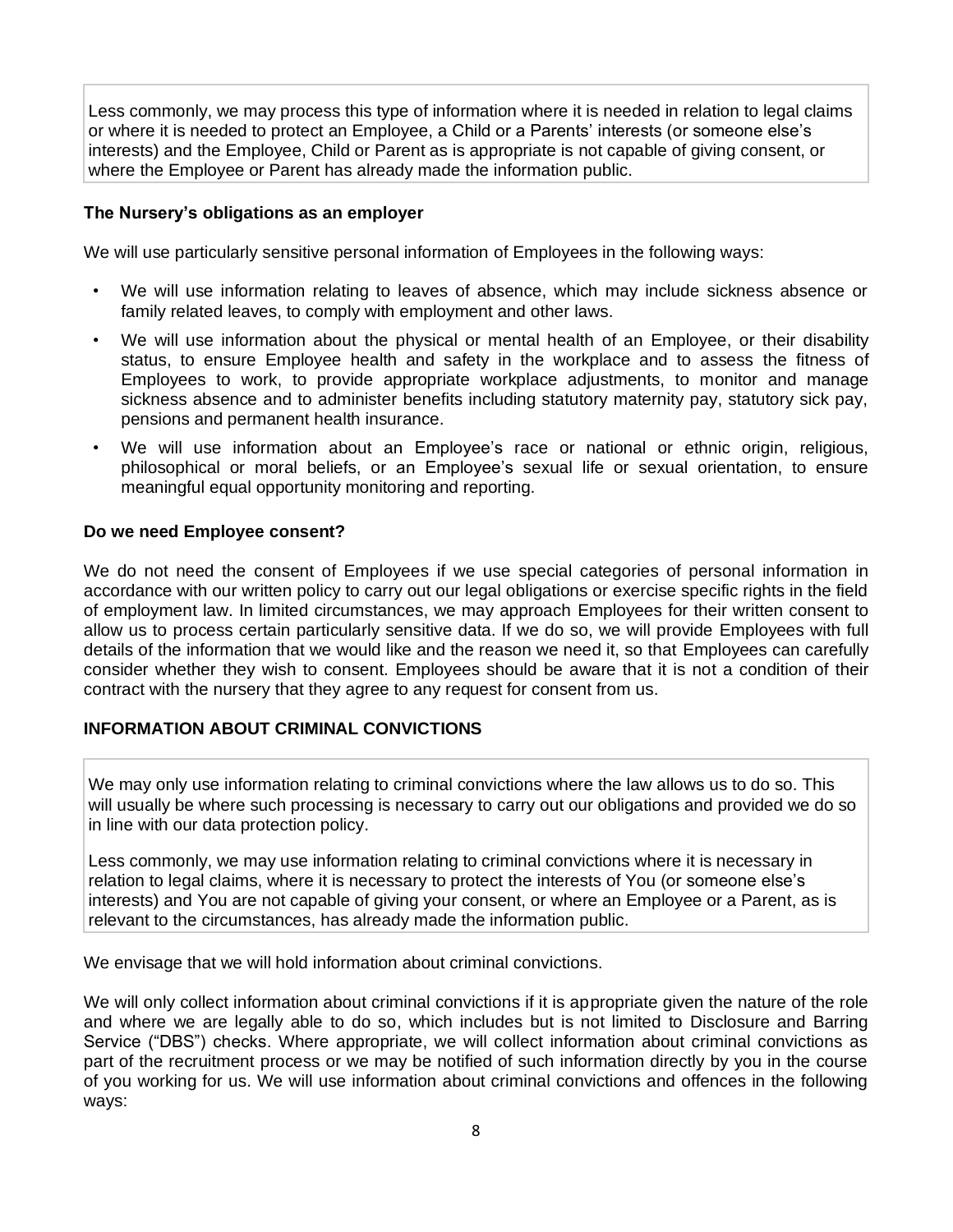• To conduct a DBS check on each Employee, to record the date of the DBS check, the number of the DBS check and the name of the body conducting the DBS check.

We are allowed to use your personal information in this way to carry out our obligations. We have in place an appropriate policy and safeguards which we are required by law to maintain when processing such data.

## **AUTOMATED DECISION-MAKING**

Automated decision-making takes place when an electronic system uses personal information to make a decision without human intervention. We are allowed to use automated decision-making in the following circumstances:

1. Where we have notified Employees or Parents of the decision and given the Employee of the Parent as is appropriate 21 days to request a reconsideration.

2. Where it is necessary to perform the contract with an Employee or a Parent and appropriate measures are in place to safeguard the Employee's, the Child's or the Parent's rights as is appropriate.

3. In limited circumstances, with explicit written consent from the Employee or the Parent, as is appropriate, and where appropriate measures are in place to safeguard Employee or Parent rights.

If we make an automated decision on the basis of any particularly sensitive personal information, we must have either explicit written consent from an Employee or a Parent as is appropriate, or it must be justified in the public interest, and we must also put in place appropriate measures to safeguard an Employee or a Parents rights as is relevant in the circumstances.

You will not be subject to decisions that will have a significant impact on You based solely on automated decision-making, unless we have a lawful basis for doing so and we have notified the Employee or the Parent as is appropriate in the circumstances.

# **DATA SHARING**

We may have to share Employee, Child or Parent data with third parties, including third-party service providers and other entities in the group.

We require third parties to respect the security of Your data and to treat it in accordance with the law.

### **Why might the Nursery share Employee, Child or Parent personal information with third parties?**

We will share Your personal information with third parties where required by law, where it is necessary to administer the working relationship with You or where we have another legitimate interest in doing so.

#### **Which third-party service providers process my personal information?**

"Third parties" includes third-party service providers (including contractors and designated agents), local authorities, regulatory bodies, schools and other entities within our group. The following third-party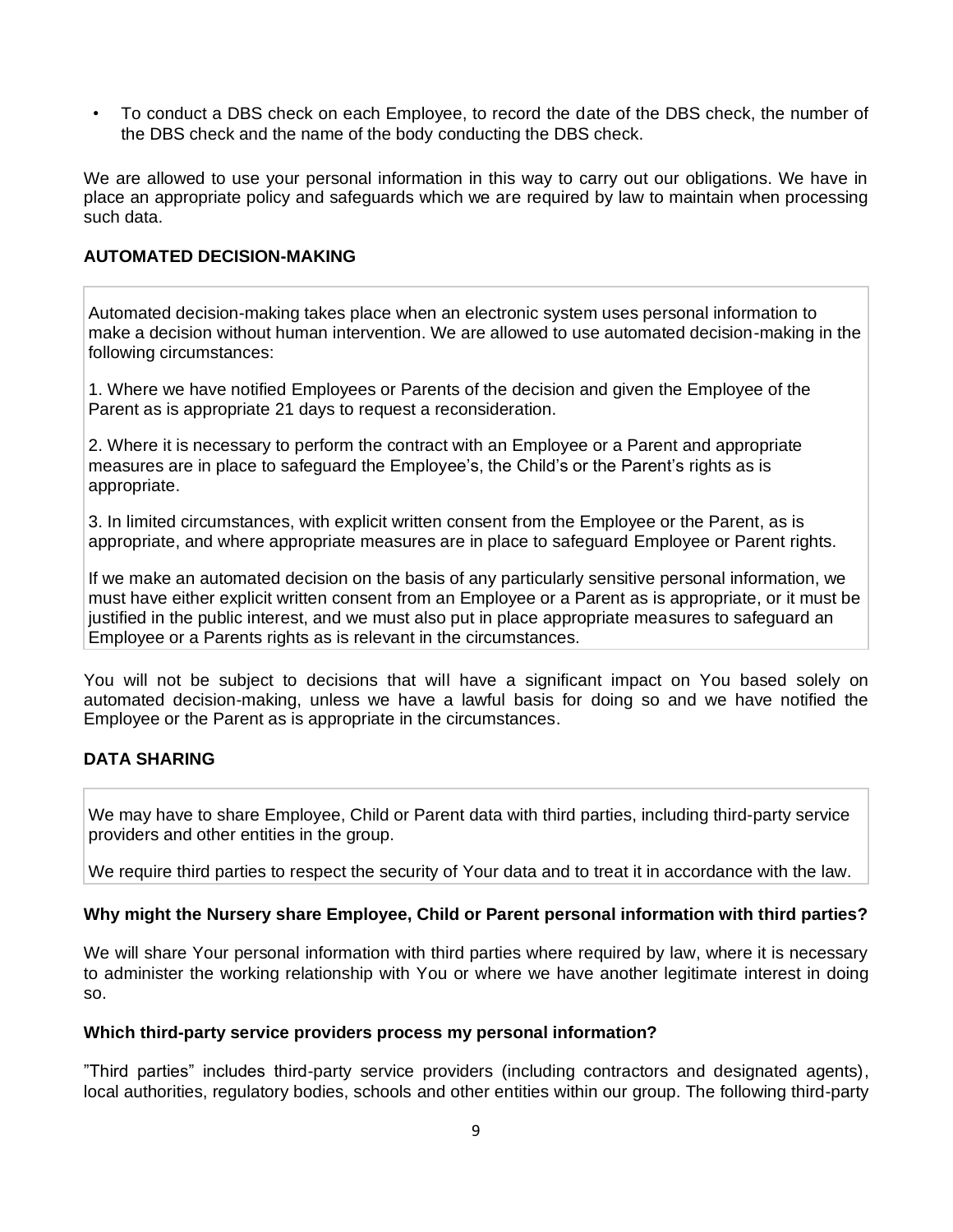service providers process personal information about you for the following purposes:

- Local Authorities for funding and monitoring reasons (e.g. equal opportunities and uptake of funded hours)
- Regulatory bodies for ensuring compliance and the safety and welfare of the children
- Schools to provide a successful transition by ensuring information about the child's progress and current level of development and interests are shared

We will share personal data regarding your participation in any pension arrangement operated by a group company with the trustees or scheme managers of the arrangement in connection with the administration of the arrangements.

We will use third-party software for administration of the nursery, including accounting software, nursery management software, parent communication software and payroll software.

### **How secure is my information with third-party service providers and other entities in our group?**

All our third-party service providers and other entities in the group are required to take appropriate security measures to protect Your personal information in line with our policies. We do not allow our third-party service providers to use Your personal data for their own purposes. We only permit them to process Your personal data for specified purposes and in accordance with our instructions.

### **When might you share my personal information with other entities in the group?**

We will share Your personal information with other entities in our group to track equal opportunities for employees and to track outcomes of recruitment decisions.

### **What about other third parties?**

We may share Your personal information with other third parties, for example in the context of the possible sale or restructuring of the business. In this situation we will, so far as possible, share anonymised data with the other parties before the transaction completes. Once the transaction is completed, we will share Your personal data with the other parties if and to the extent required under the terms of the transaction.

We may also need to share Your personal information with a regulator or to otherwise comply with the law.

# **DATA RETENTION**

### **How long will you use my information for?**

We will only retain Your personal information for as long as necessary to fulfil the purposes we collected it for, including for the purposes of satisfying any legal, accounting, or reporting requirements. Details of retention periods for different aspects of your personal information are available in our retention policy which is available from the manager. To determine the appropriate retention period for personal data, we consider the amount, nature, and sensitivity of the personal data, the potential risk of harm from unauthorised use or disclosure of Your personal data, the purposes for which we process Your personal data and whether we can achieve those purposes through other means, and the applicable legal requirements.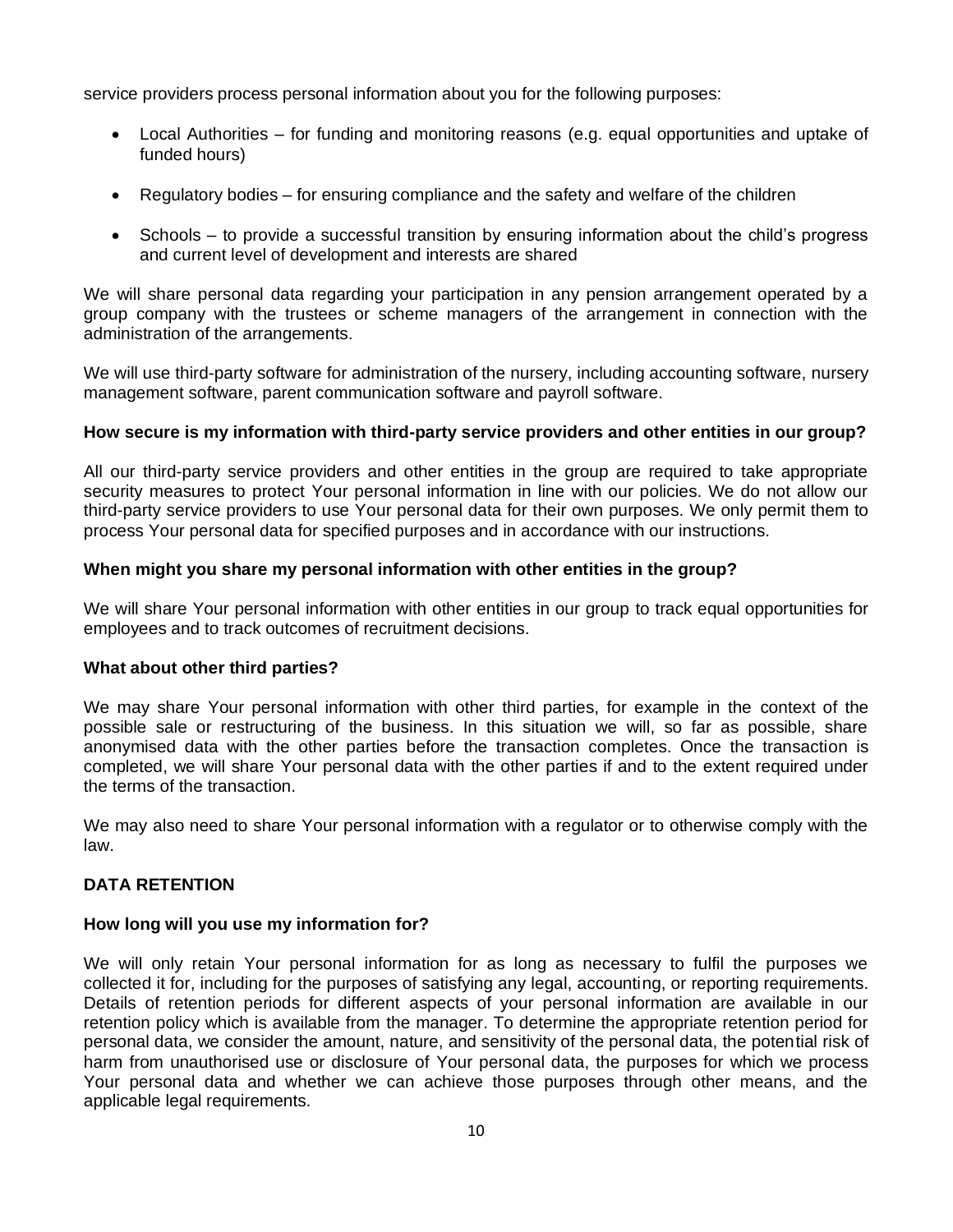In some circumstances we may anonymise Your personal information so that it can no longer be associated with You, in which case we may use such information without further notice to You. Once you are no longer an Employee, or a Child benefiting from the Nursery's services or a Parent, as is appropriate, we will retain and securely destroy your personal information in accordance with applicable laws and regulations.

## **RIGHTS OF ACCESS, CORRECTION, ERASURE, AND RESTRICTION**

### **Your duty to inform us of changes**

It is important that the personal information we hold about You is accurate and current. Please keep us informed if Your personal information changes during your working relationship with us.

#### **Your rights in connection with personal information**

Under certain circumstances, by law You have the right to:

- **Request access** to Your personal information (commonly known as a "data subject access request"). This enables You to receive a copy of the personal information we hold about You and to check that we are lawfully processing it.
- **Request correction** of the personal information that we hold about You. This enables You to have any incomplete or inaccurate information we hold about You corrected.
- **Request erasure** of your personal information. This enables Employees or Parents to ask us to delete or remove personal information where there is no good reason for us continuing to process it. You also have the right to ask us to delete or remove Your personal information where You have exercised Your right to object to processing (see below).
- **Object to processing** of Your personal information where we are relying on a legitimate interest (or those of a third party) and there is something about Your particular situation which makes You want to object to processing on this ground. You also have the right to object where we are processing Your personal information for direct marketing purposes.
- **Request the restriction of processing** of Your personal information. This enables Employees or Parents, as is appropriate, to ask us to suspend the processing of personal information about You for example if You want us to establish its accuracy or the reason for processing it.
- **Request the transfer** of Your personal information to another party.

If You want to review, verify, correct or request erasure of Your personal information, object to the processing of Your personal data, or request that we transfer a copy of Your personal information to another party, please contact the manager in writing.

#### **No fee usually required**

You will not have to pay a fee to access Your personal information (or to exercise any of the other rights).

### **What we may need from You**

We may need to request specific information from You to help us confirm your identity and ensure Your right to access the information (or to exercise any of Your other rights). This is another appropriate security measure to ensure that personal information is not disclosed to any person who has no right to